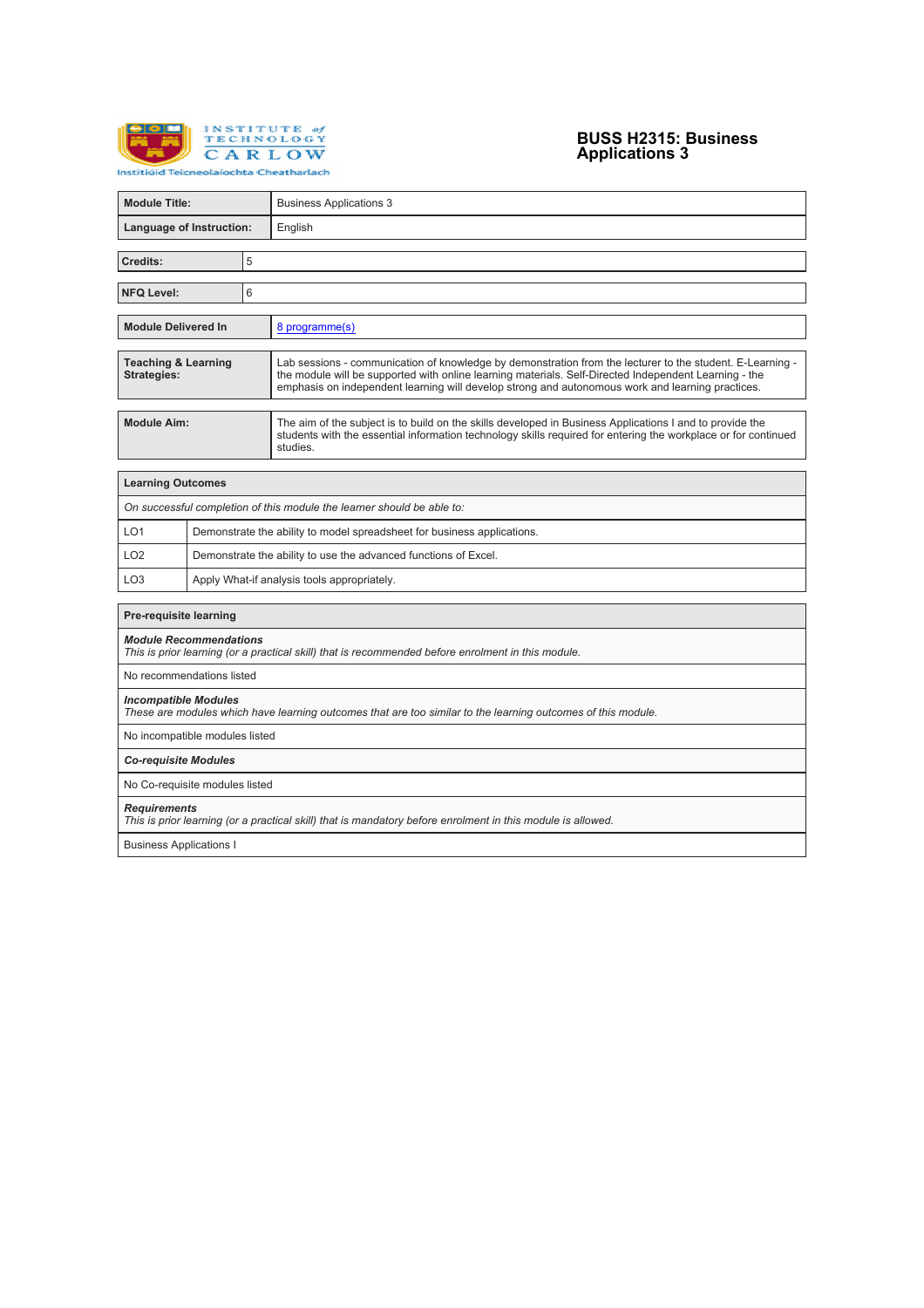

# **BUSS H2315: Business Applications 3**

# **Module Content & Assessment**

### **Indicative Content**

Advanced Spreadsheets (100%).<br>Develop advanced excel skills including absolute and relative referencing; advanced functions IF, VLOOKUP, HLOOKUP, PMT, ROUND,<br>RAND; importing data from other sources; finding and correcting

| <b>Assessment Breakdown</b> | $\%$    |
|-----------------------------|---------|
| Continuous Assessment       | 100.00% |

| <b>Continuous Assessment</b>       |                               |                      |            |                    |  |  |  |  |
|------------------------------------|-------------------------------|----------------------|------------|--------------------|--|--|--|--|
| <b>Assessment Type</b>             | <b>Assessment Description</b> | Outcome<br>addressed | % of total | Assessment<br>Date |  |  |  |  |
| <b>Practical/Skills Evaluation</b> | <b>Practical assessments</b>  | 1,2,3                | 100.00     | n/a                |  |  |  |  |
|                                    |                               |                      |            |                    |  |  |  |  |

No Project

No Practical

No End of Module Formal Examination

**ITCarlow reserves the right to alter the nature and timings of assessment**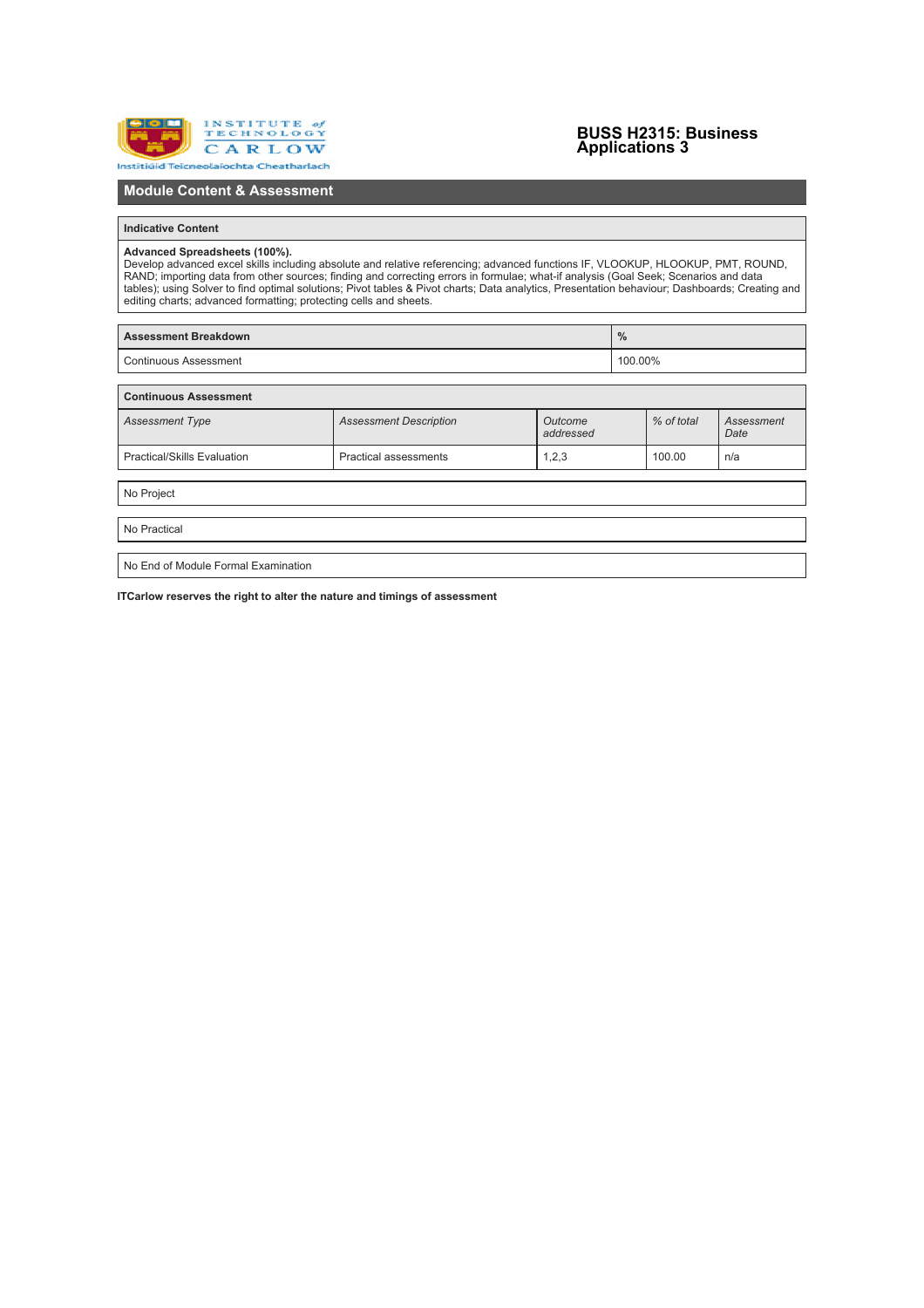

# **BUSS H2315: Business Applications 3**

**Module Workload**

| <b>Workload: Full Time</b> |                    |                                           |  |  |  |
|----------------------------|--------------------|-------------------------------------------|--|--|--|
| <b>Workload Type</b>       | Frequency          | Average Weekly<br><b>Learner Workload</b> |  |  |  |
| Laboratory                 | Every<br>Week      | 3.00                                      |  |  |  |
| Independent Learning       |                    | 6.00                                      |  |  |  |
|                            | <b>Total Hours</b> | 9.00                                      |  |  |  |
|                            |                    |                                           |  |  |  |
| <b>Workload: Part Time</b> |                    |                                           |  |  |  |
| <b>Workload Type</b>       | Frequency          | Average Weekly<br><b>Learner Workload</b> |  |  |  |
| Lecture                    | Every<br>Week      | 1.50                                      |  |  |  |
| Independent Learning Time  | Every<br>Week      | 7.50                                      |  |  |  |
|                            | <b>Total Hours</b> | 9.00                                      |  |  |  |